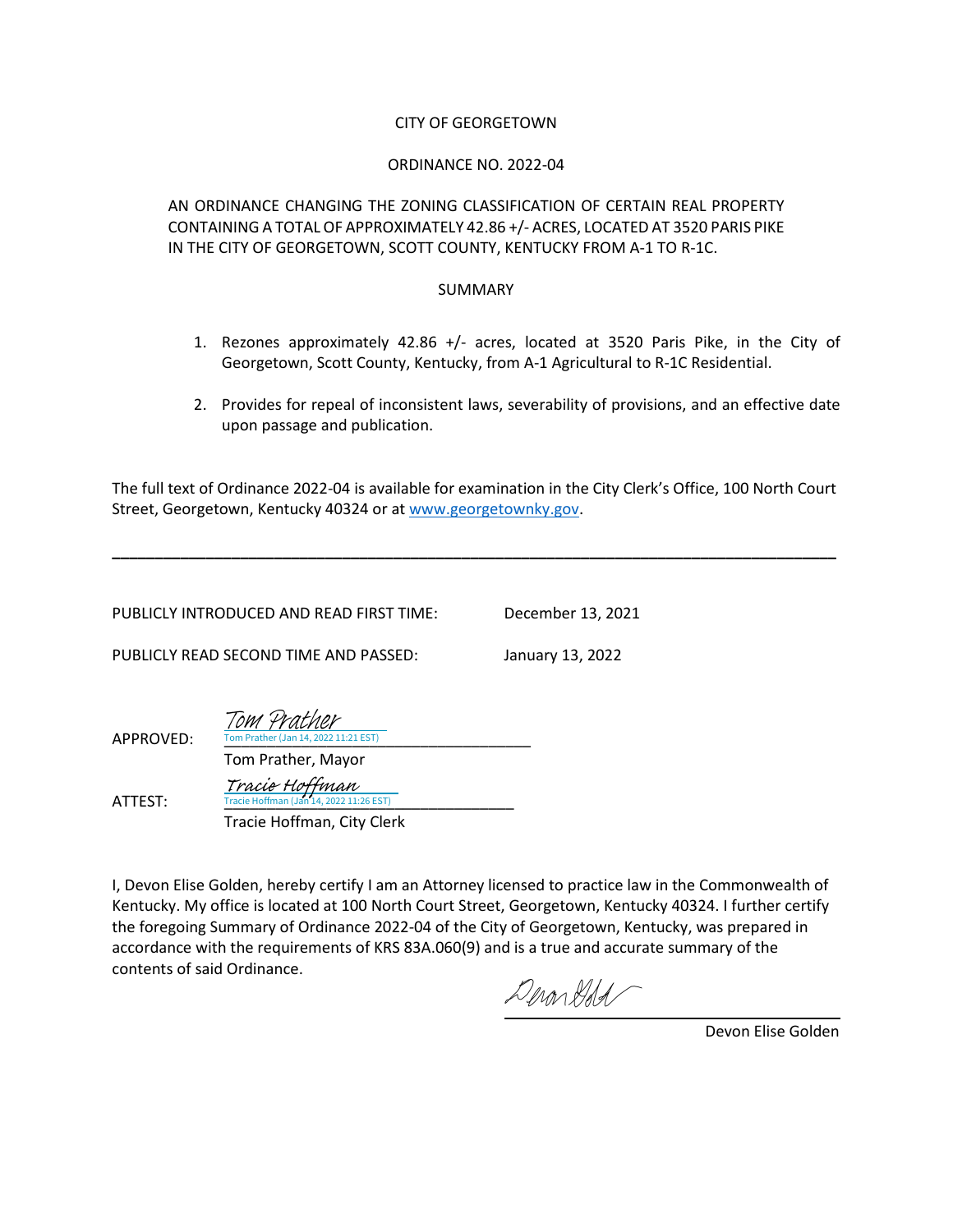#### CITY OF GEORGETOWN

#### ORDINANCE NO. 2022-04

AN ORDINANCE CHANGING THE ZONING CLASSIFICATION OF CERTAIN REAL PROPERTY CONTAINING A TOTAL OF APPROXIMATELY 42.86 +/- ACRES, LOCATED AT 3520 PARIS PIKE IN THE CITY OF GEORGETOWN, SCOTT COUNTY, KENTUCKY FROM A-1 TO R-1C.

#### SPONSORS: Greg Hampton and Tammy Lusby Mitchell

WHEREAS, the application of United Property Holdings, LLC, with an address of 351 United Court, Lexington, KY 40509, having been filed with the Georgetown-Scott County Planning Commission requesting a zoning classification change of certain real property consisting of approximately 42.86 +/- acres located at or around 3520 Paris Pike, in the City of Georgetown, Scott County, Kentucky, as more particularly described in Exhibit "A" attached hereto and incorporated by reference herein, from A-1 to R-1C; and

WHEREAS, the matter having been heard publicly by the Planning Commission on the  $12<sup>th</sup>$  day of August, 2021, pursuant to notice according to law and with a quorum present and voting; and

WHEREAS, after taking testimony on the application and fully considering same, the Planning Commission voted to make certain findings of fact and to recommend approval of the application to the Georgetown City Council, said recommendation sent and received on November 30, 2021; and

NOW, THEREFORE, be it ordained by the City of Georgetown, Kentucky:

#### SECTION ONE

That the Findings of Fact and Recommendations of the Planning Commission are hereby adopted and incorporated herein as if fully copied at length.

#### SECTION TWO

That the Georgetown-Scott County official zoning map is hereby amended to show a change in the zoning classification for certain real property consisting of approximately 42.86 +/ acres located at 3520 Paris Pike, in the City of Georgetown, Scott County, Kentucky, as more particularly described in Exhibit "A" attached hereto and incorporated by reference herein, from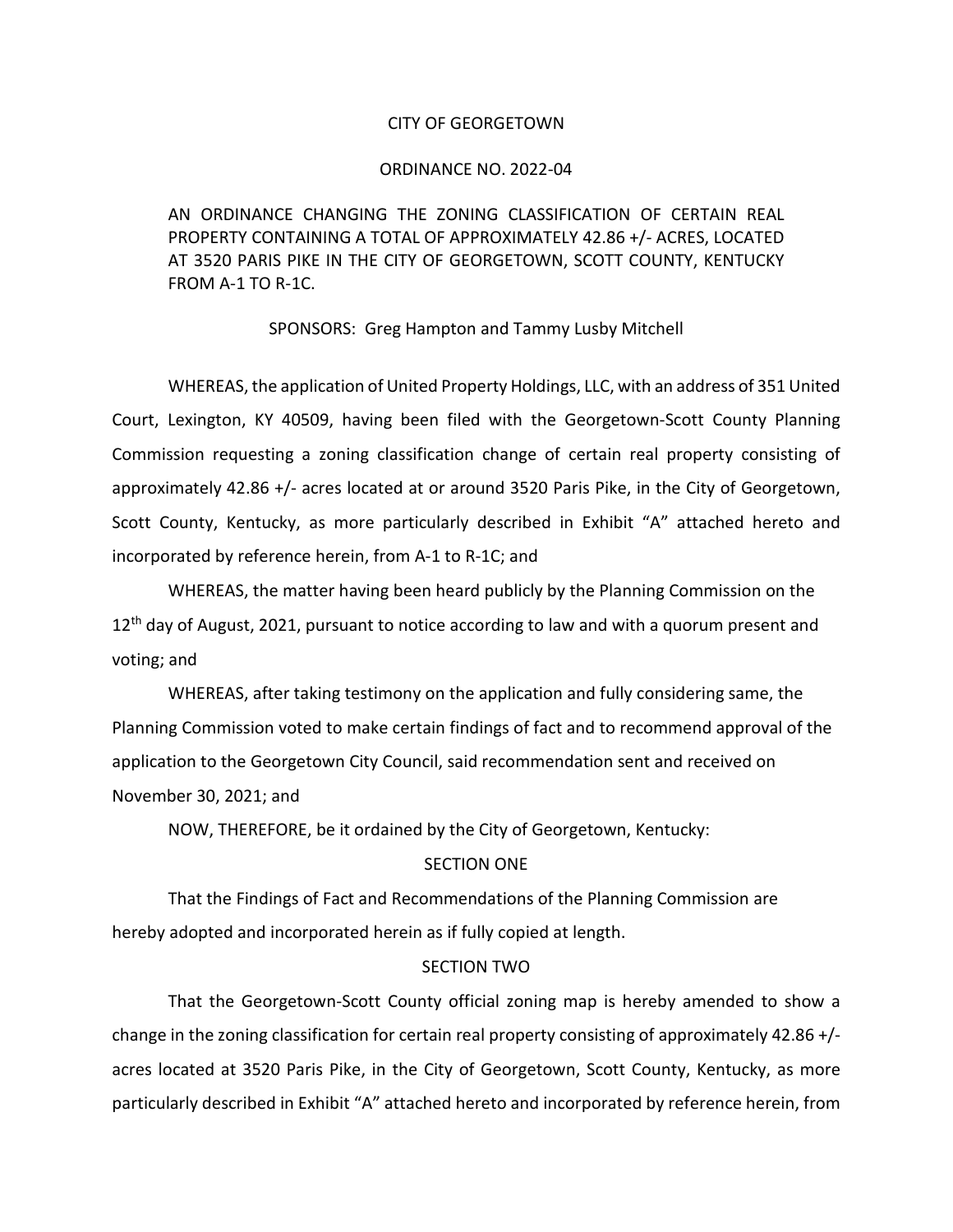A-1 to R-1C. Such amendment is hereby made expressly contingent upon and effective only after the passage and effectiveness of the Ordinance annexing the Property into the city limits of the City of Georgetown.

# SECTION THREE

That the Georgetown-Scott County Planning Commission is hereby directed to show these zoning classification changes on the official zoning map and to make reference to the number of this Ordinance.

### SECTION FOUR

If any portion of this Ordinance is for any reason held invalid or unlawful such portion shall be deemed a separate provision and such holding shall not affect the validity of the remaining portions of this Ordinance.

# SECTION FIVE

All ordinances or parts of ordinances in conflict with this ordinance are hereby repealed.

# SECTION SIX

This Ordinance shall be in full force and effect upon passage and publication.

PUBLICLY INTRODUCED AND READ FIRST TIME: December 13, 2021

PUBLICLY READ SECOND TIME AND PASSED: January 13, 2022

Tom Prather

APPROVED: Tom Prather (Jan 14, 2022 11:21 EST)

Tom Prather, Mayor

**ATTEST:** Tracie Hoffman (Jan 14, 2022 11:26 EST) Tracie Hoffman

Tracie Hoffman, City Clerk